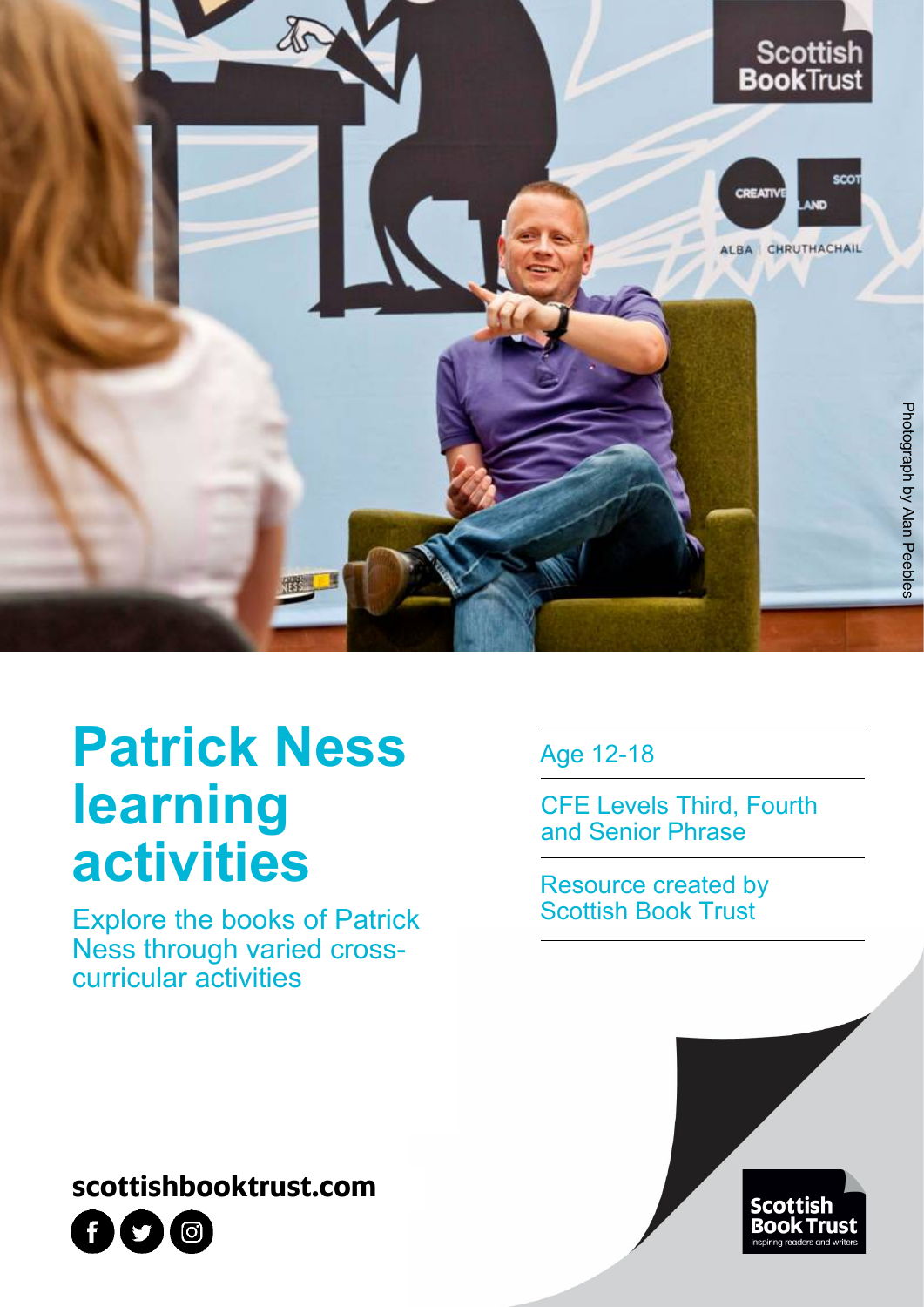# **Contents**

| About this resource                      |   |
|------------------------------------------|---|
| Subverting dystopia                      | 2 |
| More Than This activities                | 2 |
| Chaos Walking series activities          | 3 |
| The Knife of Never Letting Go            | 3 |
| The Ask and the Answer                   | 4 |
| <b>Monsters of Men</b>                   | 4 |
| Chaos Walking shorts: The New World      | 5 |
| Chaos Walking shorts: The Wide, Wide Sea | 5 |
| Chaos Walking shorts: Snowscape          | 5 |
| A Monster Calls activities               | 6 |
|                                          |   |

## **About this resource**

This resource has been produced to help you make the most of our online Authors Live event with Patrick Ness, but you can also use it at any point to engage pupils with many of Patrick's other books. Each section contains several cross-curricular activities linked to a specific book, with associated links and CfE experiences and outcomes.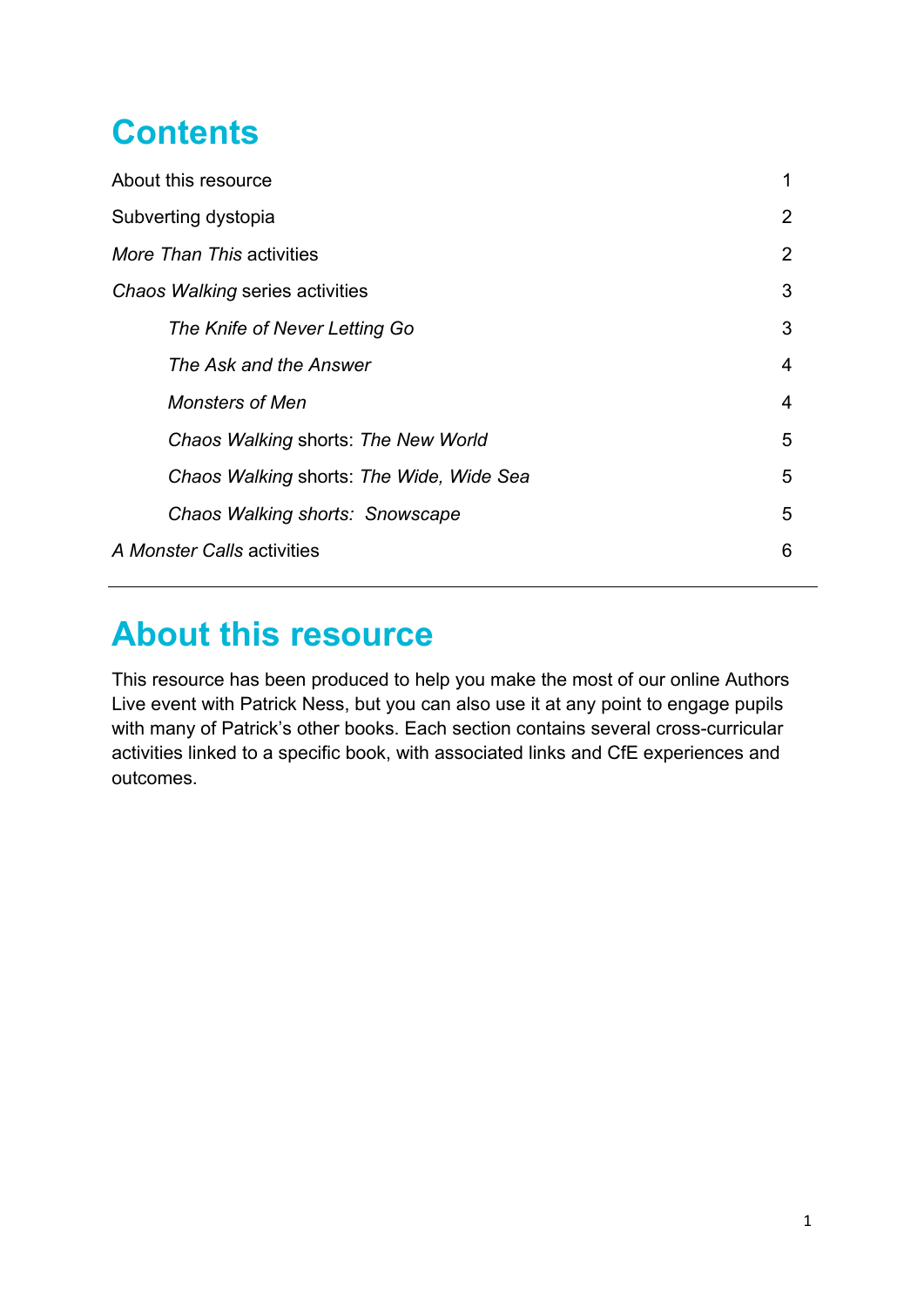# **Subverting dystopia**

In his [Authors Live session,](https://www.scottishbooktrust.com/authors-live-on-demand/patrick-ness) Patrick Ness suggests that YA novels featuring dystopian worlds often reflect many of the real anxieties that young people experience. However, he also says that he is a 'desperate optimist', looking for hope and exploring something different to the expected with his narratives.

Ask pupils to list some common anxieties that young people face. Can they think of a corresponding fictional dystopia that might reflect these anxieties? Choose one dystopian world and ask pupils to come up with some ideas that might take it in an unexpected direction.

## *More Than This* **activities**

#### **Empty world** EXA 3-14a, EXA 4-14a

In *More Than This* the main character wakes up in an apparently empty world. How would you feel if you woke up to find you were the only person on earth? Divide pupils into groups and give each group three envelopes, one marked *Character*, one *Location* and one *The last thing you remember*. Each of these envelopes should contain a different description of a character, a strangely empty location and the last thing they remember before they woke up here. Ask pupils to discuss their scenario and share it with the group.

As an extension activity, you can ask pupils to then create and perform a piece of drama which includes all of the information they have been given.

#### **Healthy relationships** HWB 3-45a, HWB 4-45a, HWB 3-03a, HWB 4-03a

Among the many themes explored in *More Than This* is that of domestic abuse: Regine has experienced physical and emotional abuse at the hands of her stepfather.

Discuss what makes a good or bad relationship. Ask pupils to work in groups to make a list of positive and negative behaviour in a relationship. Pupils can then explore websites such as [The Mix](https://www.themix.org.uk/sex-and-relationships/relationships/how-can-you-tell-if-youre-in-an-abusive-relationship-28203.html) to research healthy and unhealthy relationships and compare the information they find to their lists.

Ask pupils to find three different places that someone could find help if they found themselves in a difficult relationship.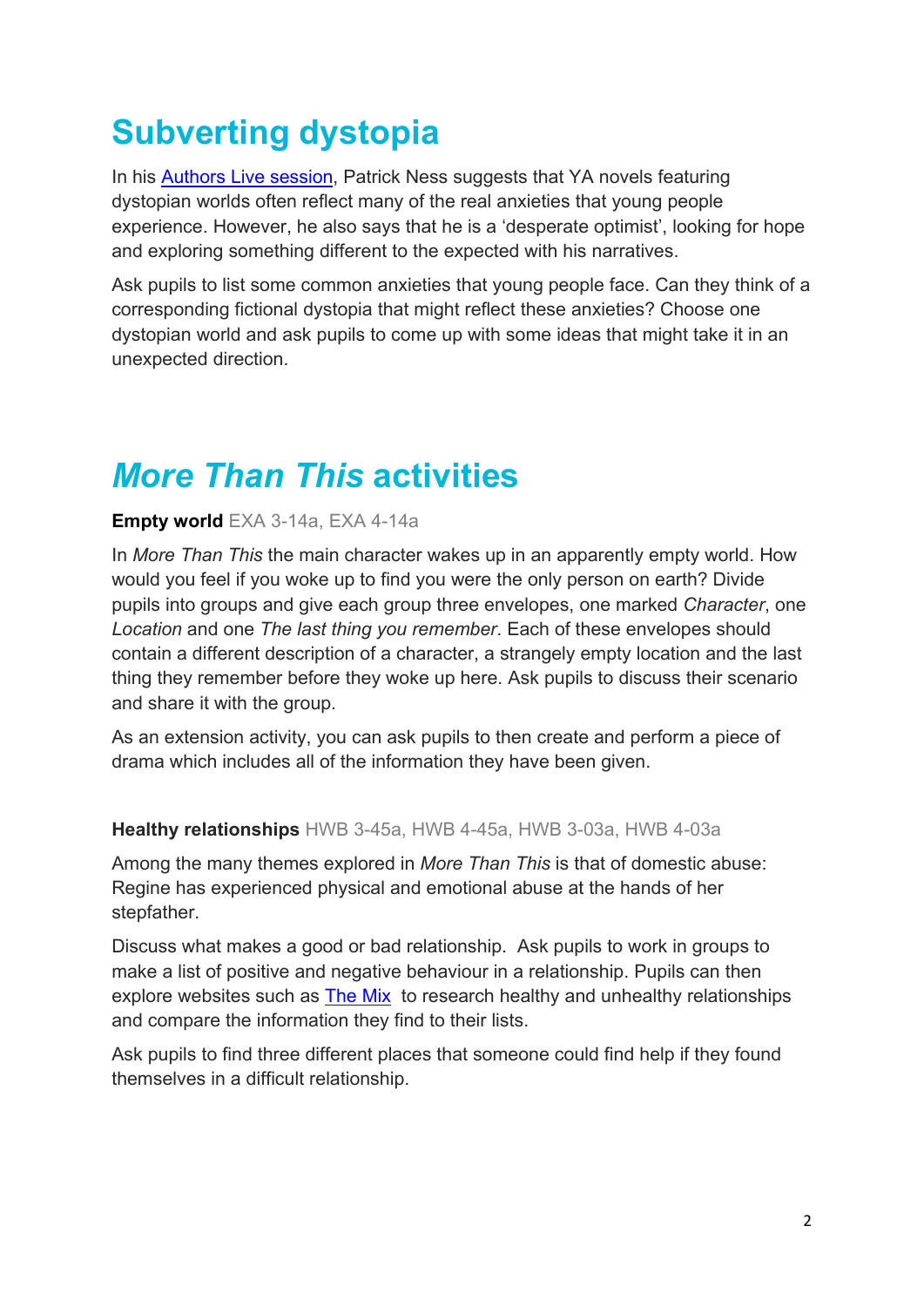#### **First and last lines** LIT 3-17a, LIT 4-17a

In his Authors Live session Patrick Ness talks about the importance of the first and last lines of his books. Consider the first and last lines of *More Than This*. How much of the story is carried by these lines?.

Ask pupils to discuss Patrick's choice of words, the tense, the suggestion of what is to come, the main characters introduction and how much of the story was actually contained within these lines.

As an extension activity, pupils could look at the first lines from a few books they haven't read yet. Ask them if they would read the book based on the first line? What do they think it will be about? What information does the first line give them?

# *Chaos Walking* **activities**

# *The Knife of Never Letting Go*

#### **A noisy world** LIT 3-02a, LIT 4-02a

Watch this [video](https://www.youtube.com/watch?v=T13GEgxjV5E) of Patrick Ness discussing his idea for the Chaos Walking series. He says that he feels the "world is a noisy place" due to mobile phones, networking sites and an increase in information sharing. Ask pupils to discuss whether this way of life puts particular pressure on young people, as he suggests?

#### **Visualizing Noise** EXA 3-03a, EXA 4-03a, EXA 4-18a

The book features illustrations of Noise. Ask pupils to try to create their own illustration of Noise by thinking about the pressures of their own lives and thoughts and words that might surround them. Illustrations could be made using words or letters cut out from newspapers and magazines, by painting, drawing or digital art, or by experimenting with various fonts and sizes.

As an extension activity you could ask pupils to create or find a soundtrack to accompany their illustration. What different styles in pieces of music (including timbre, tempo and lyrics) might reflect the idea of troubled Noise?.

#### **Debating education** LIT 3-02a, LIT 4-02a

At the start of the book, there is a theme of lack of education, which is evident through Todd's writing. Mayor Prentiss has burned all books and banned teaching because he thinks it "detrimental". Split pupils into two groups and ask one group to defend the Mayor's decision and one to argue against it.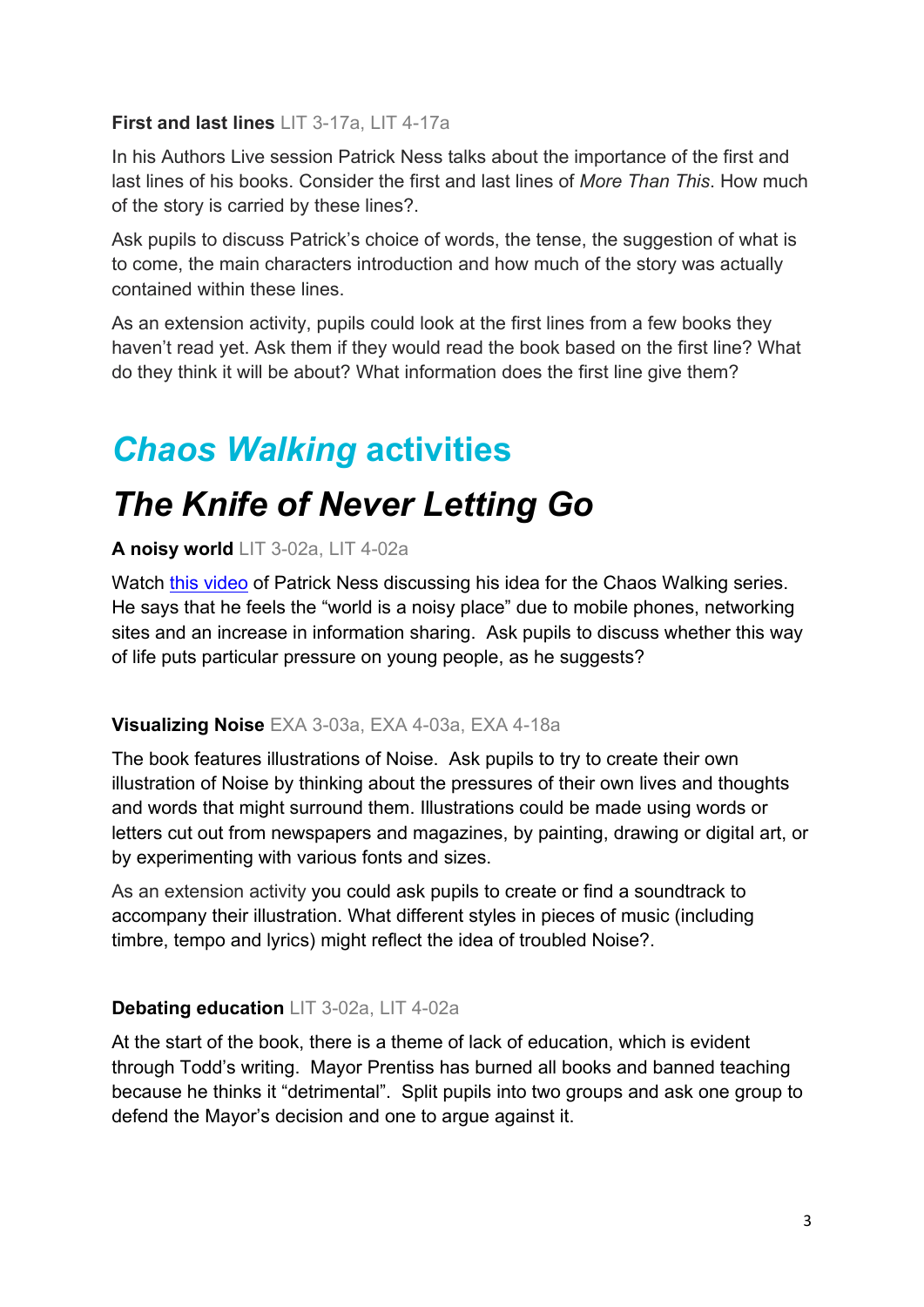# *The Ask and the Answer*

#### **Allies** RME 3-09a, RME 4-09a, HWB 3-45a, HWB 4-45a

In *The Ask and the Answer*, Todd and Viola find themselves on opposite sides of the war and have to make difficult choices about who to trust and support. Look at the [causes of World War One](https://www.bbc.co.uk/bitesize/topics/zqhyb9q/articles/znhhrj6) and ask pupils to discuss the idea of countries forming alliances to protect each other. Is it ethical to support another country's war?

What if you were asked to protect someone? Ask pupils to list the things they might do if they saw someone being bullied. How far would they be willing to go? Discuss how far is too far?

#### **Extreme regimes** SOC 3-06b, SOC 4-06b

Many of the rulings made by Mayor Prentiss about the citizens' way of life reflects that of the Taliban and Nazism. Ask pupils to research the rules made by extremist political or religious organisations and discuss the impact these rules have on citizens. At what point do societal rules become too restrictive?

#### **Discrimination** LIT 3-02a, LIT 4-02a

There are many negative attitudes towards Spackle people throughout *Chaos Walking.* During one exchange, Davy criticises Prentisstown citizens for treating Spackle people "like they're effing members of the family." Todd replies that "maybe they are". Ask pupils to discuss how society treats those who are different.

## *Monsters of Men*

#### *Impartial reporting* LIT 3-18a, LIT 4-18a, LIT 3-29a, LIT 4-29a

Ask pupils to work in groups to write and perform an **impartial** television/radio news broadcast reporting on the unfolding war which takes place during Monsters of Men. How do they think this broadcast would differ if it was made by each faction?

#### **Literary mapping** LIT 3-26a, LIT 4-26a

At the start of the book we are shown a map of locations. Does this help pupils' understanding of the book? Or does it hinder their imagination? Ask pupils to create a map of locations featured in a text they are studying in class. Make a wall display featuring their maps.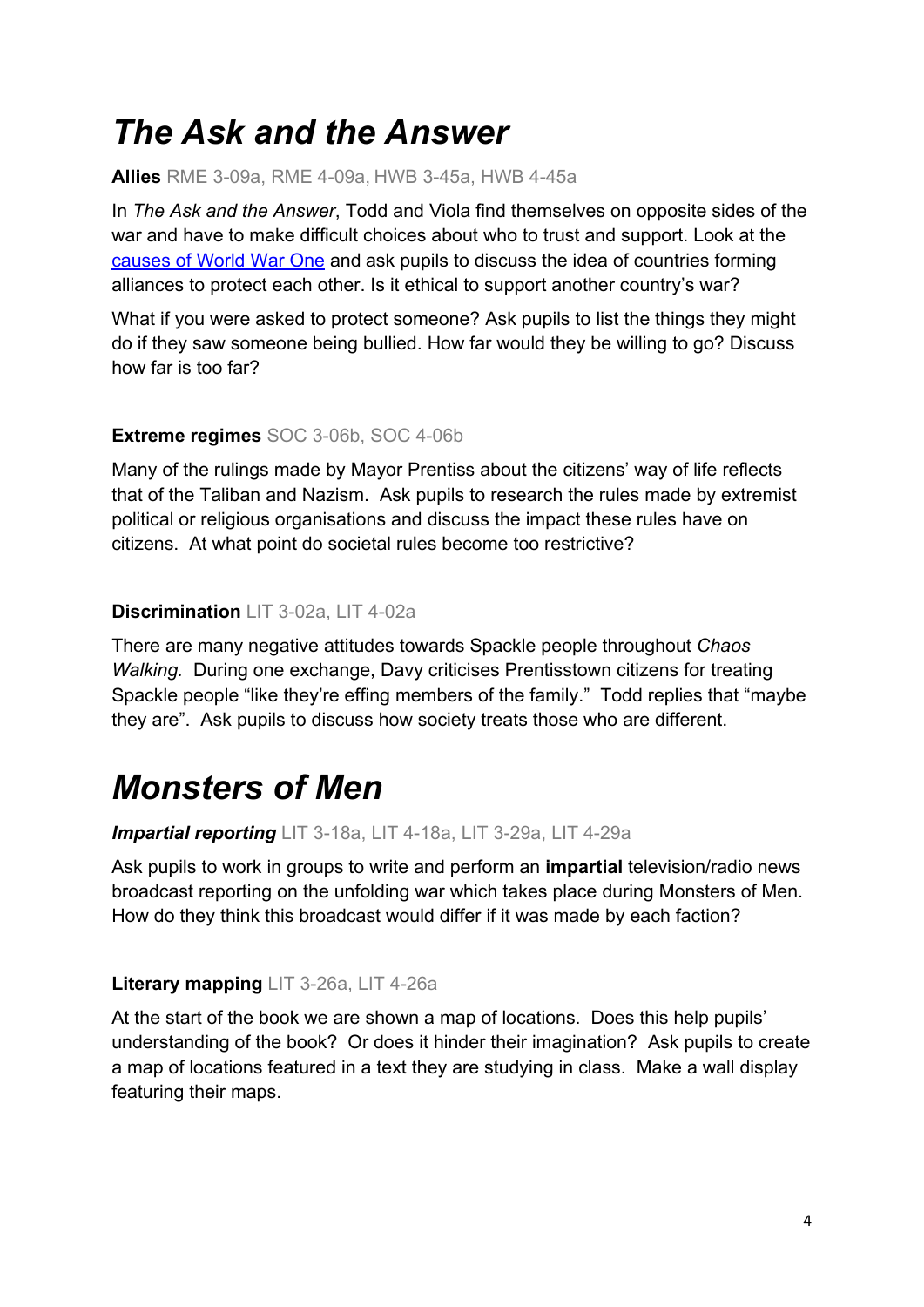#### **Mysterious character** ENG 3-31a, ENG 4-31a

The identity of The Sky is not revealed until near the end of the book. Ask pupils to produce a piece of creative writing featuring a mysterious character.

# *Chaos Walking* **shorts:** *The New World*

#### **Our world** SCN 4-06a

The opening paragraphs of *The New World* describe Viola's view of Earth from space. Ask pupils to research images of Earth from space and then create their own image. This may be a 3D model, a computer-generated image or a drawing.

#### **Letter to an alien** LIT 3-28a, LIT 4-28a

Viola and her parents have spent their whole lives on a spaceship: "You've never lived on a planet." Ask pupils to write a letter to an alien from space explaining to them what life is like on earth – get them to think about the everyday technologies we use, what we do in day-to-day life.

## *Chaos Walking* **shorts:** *The Wide, Wide Sea*

#### **Fleeing the war** SOC 3-03a

Many characters in *The Wide, Wide Sea* are leaving the only life they know and fleeing to other unknown parts of the world to escape the war. Explain to pupils that many people today are still forced to leave their home countries for that same reason. Ask pupils to map the routes of Asylum Seekers today and in the past.

#### **A good leader?** RME 4-09b

"Some leaders have to do hideous things" – Ask pupils to discuss if they think Mistress Coyle is a good leader based on her actions.

# *Chaos Walking* **shorts: Snowscape**

#### **Monster in the snow** LIT 3-26a, LIT 4-26a

In *Snowscape* the group of explorers are threatened by a mysterious creature in the snow. They soon discover that this creature is not what it first appears to be. Ask pupils to research Cryptozooology: the study of creatures that are rumoured to exist, and then pick one such creature and write a story from its perspective.